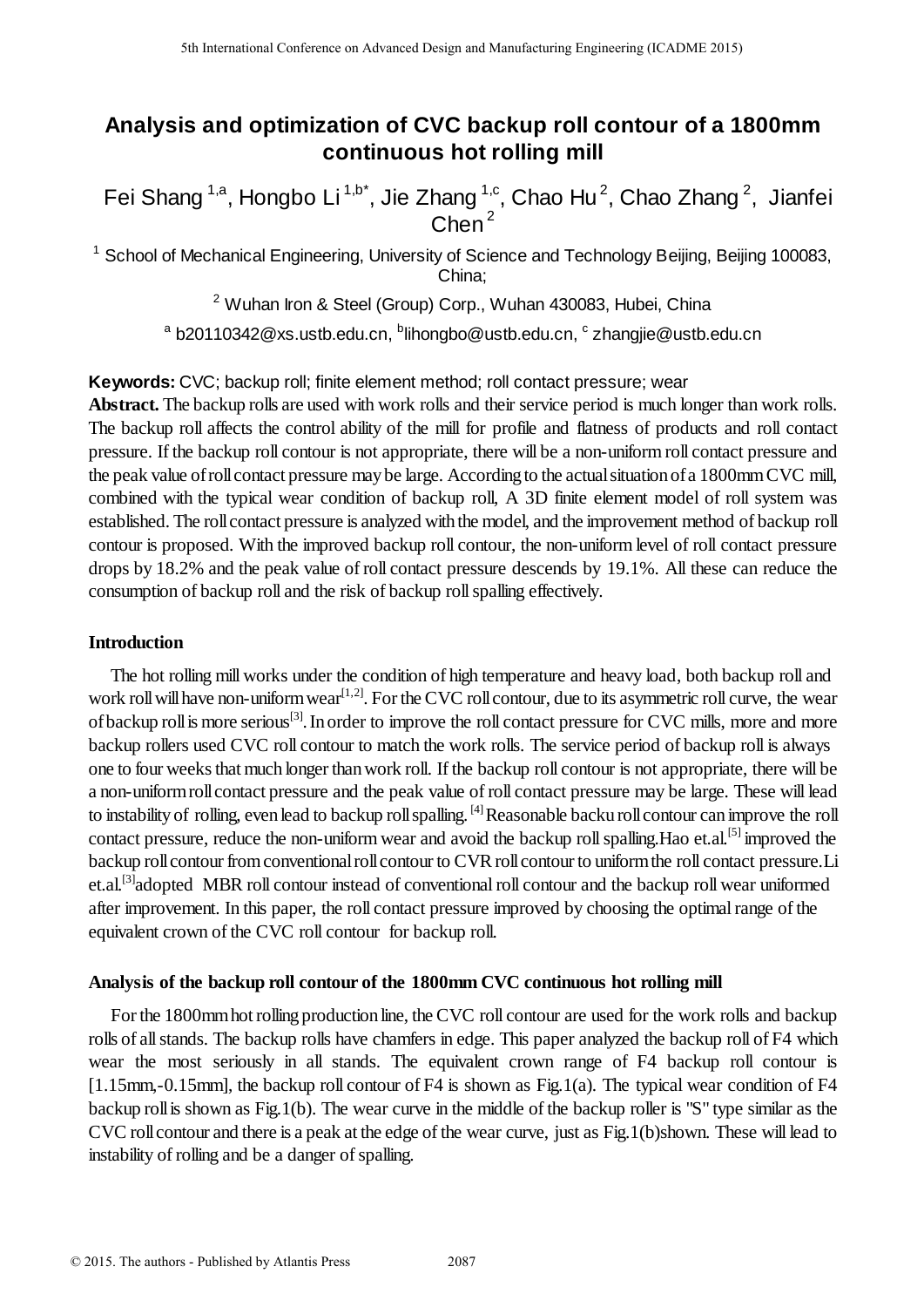

Fig.1 (a) the backup roll contour of F4; (b) The wear value of F4 backup roll

During the rolling, the backup roll only contact with the work roll and the wear of backup roll is mainly related to the roll contact pressure. So the roll contact pressure should be analyzed. A 3D finite element model of roll stacks for 1800mm hot rolling mill was built using ANSYS software package<sup>[6,7]</sup>, just as Fig.2 shown.



Fig. 2 the 3D finite element roll stack model for a 1800 mm 4-hi mill

The roll contact pressure can be calculated by the finite element model. The rolling parameters just use actual production data. The rolling force is 10kN/mm, the bending force is 300kN, the shifting is 0mm and the strip width is 1300mm. The distribution of calculated roll contact pressure is shown in Fig. 3. The distribution of calculated roll contact pressure is similar as the wear curve of backup roll just as Fig.3 shown. These show that the roll contact pressure directly affects the wear of the backup roll. So the wear of backup roll can be improved by improving the roll contact pressure.



Fig.3 the distribution of calculated roll contact pressure

#### **Improvement of CVC roll contour of backup roll**

Before the improvement of backup roll contour, the direction of improvement (increase or decrease the equivalent crown range of CVC roll contour) should be determined first. Whether the equivalent crown range is large or small can be decided by the relationship between the distribution of roll contact pressure and the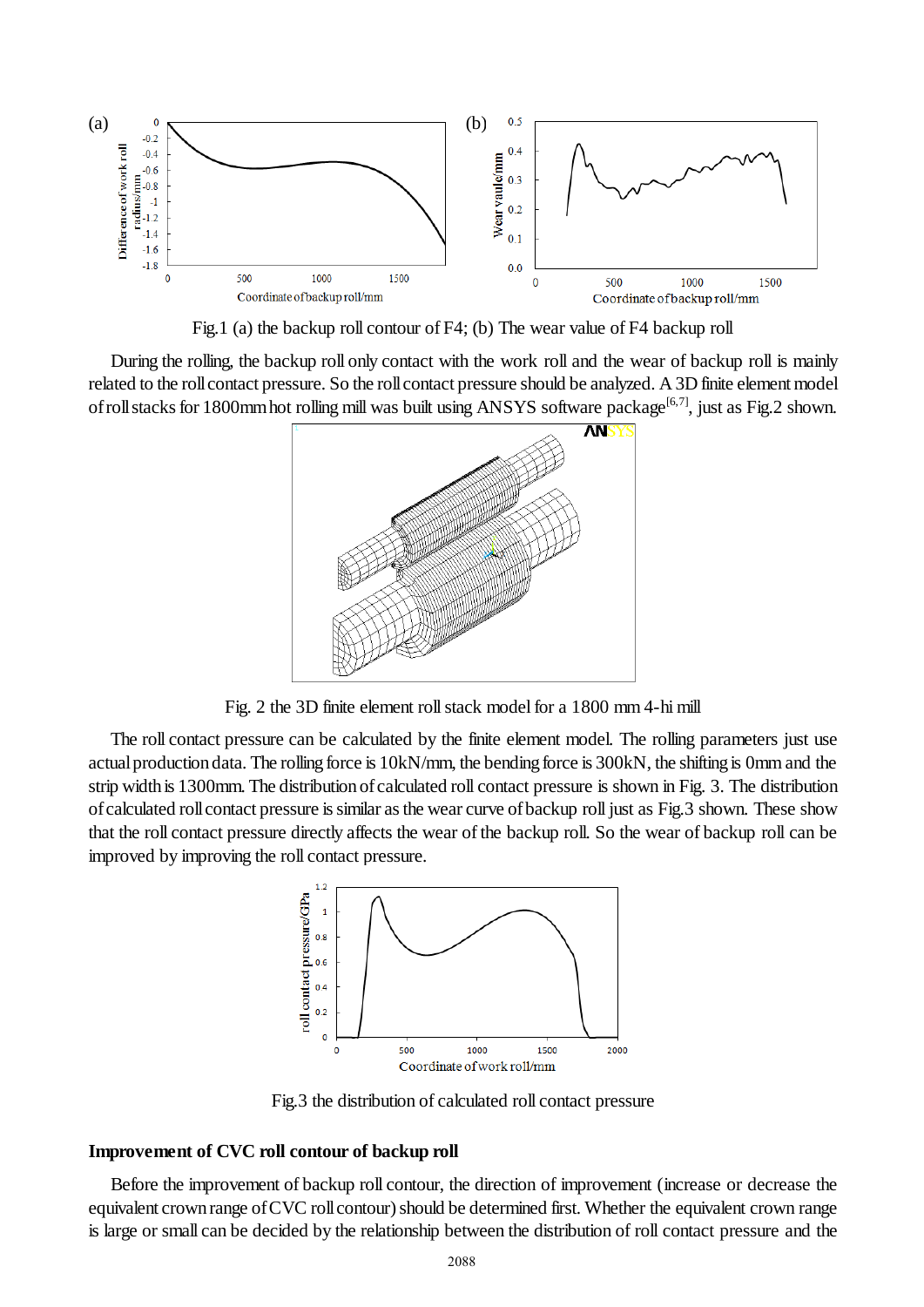CVC work roll contour. When the distribution of roll contact pressure is similar to the CVC work roll contour, the equivalent crown range of CVC backup roll contour is small. When the distribution of roll contact pressure is opposite to the CVC work roll contour, the equivalent crown range of CVC backup roll contour is large. The CVC work roll contour of F4 is shown as Fig.4.Compare with the distribution of roll contact pressure of Fig.3, the CVC work roll contour is opposite to the distribution of roll contact pressure. So the current equivalent crown range of CVC backup roll contour is large. It should be reduced.



Fig.4 the CVC work roll contour of F4

The equivalent crown range reduce 0.1mm each time, and calculate the roll contact pressure by the finite element model, results are shown in Fig.5. The distribution of roll contact pressure is more uniform and the peak value is reduced with the decrease of the equivalent crown range. However, when the equivalent crown decreases too much, the peak shift from one side to the other side, the distribution of roll contact pressure is similar to the CVC work roll contour. These mean the equivalent crown range is too small.



Fig.5 the roll contact pressures of different CVC backup roll contours

The improvement effect of backup roll contour can be reflected by the peak and non-uniform level of roll contact pressure<sup>[8]</sup>. In addition, th[e standard deviation](http://dict.cnki.net/dict_result.aspx?searchword=%e6%a0%87%e5%87%86%e5%b7%ae&tjType=sentence&style=&t=standard+deviation) between the calculated value and the average value of roll contact pressure should be considered too. It can reflect whether the distribution of roll contact pressure is reasonable. All these are shown in Table 1.

| the equivalent crown | the peak value of roll contact | the non-uniform level of roll | the standard |
|----------------------|--------------------------------|-------------------------------|--------------|
| range[mm]            | presure[Gpa]                   | contact pressure              | deviation    |
| $[1.15,-0.15]$       | 1.122                          | 1.327                         | 3.7583       |
| $[1.05,-0.05]$       | 1.067                          | 1.261                         | 2.3916       |
| [0.95, 0.05]         | 1.016                          | 1.198                         | 1.0225       |
| [0.85, 0.15]         | 0.949                          | 1.115                         | 0.9346       |
| [0.75, 0.25]         | 0.951                          | 1.121                         | 2.0915       |

Table1 the parameters of roll contact presure for different backup roll contour

As Table 1 shown, when the equivalent crown range is smaller than [0.85mm,0.15mm], the roll contact pressure will deteriorate as the equivalent crown range decreased. So [0.85mm,0.15mm] is the reasonable